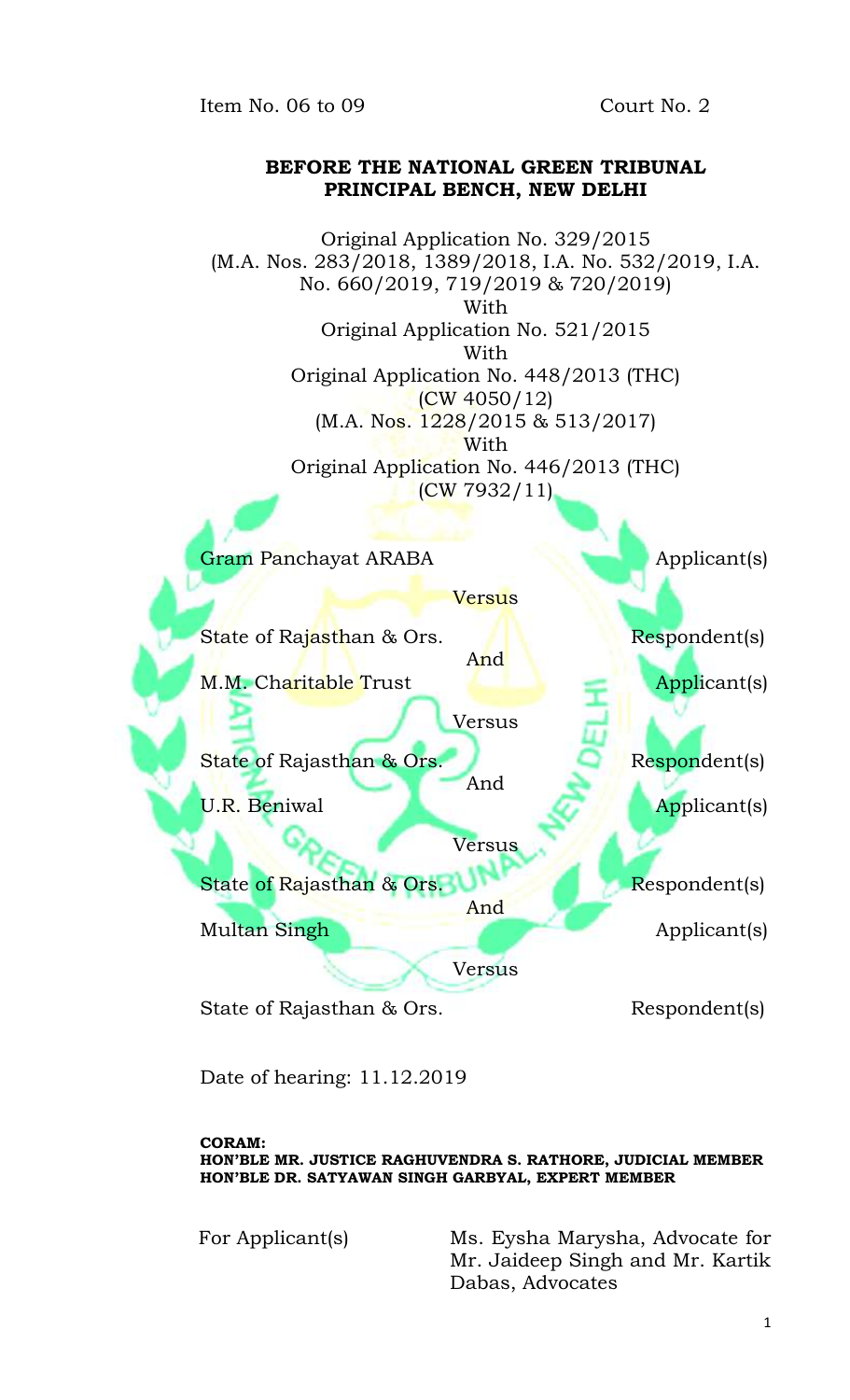For Respondent(s) Mr. Ardhendumauli Kr. Prasad, Advocate

> Mr. Pinaki Misra, Sr. Advocate with Mr. Lokendra Singh Kachhawaand Mr. Adhiraj Singh, Advocates

Mr. Raj Kumar, Advocate

Mr. Krishan Kumar Singh, Advocate

Mr. Sanjeet Purohit, Advocate with Mr. Vivek Firoda, Advocate Mr. Sanjay Jha, Sr. R.M., RIICO, Jodhpur

Mr. Rishabh Sancheti, Advocate with Ms. Padma Priya, Advocate Mr. Sunil K. Panwar, Addl. S.P. STF, JDR

## **ORDER**

On 02.08.2019 we had directed the General Manager, ISRO, Regional Remote Sensing Centre, Jodhpur to have arial photographs etc. of the discharge by the industries in open land/Nallahs/Rivers. In response to it, a letter has been received from the officer on 23.08.2019. After having gone through the letter and for the purpose having assistance, we direct the General Manager, ISRO, Regional Remote Sensing Centre, Jodhpur be present before the Tribunal on the next date of hearing.

A copy of this order be sent to the General Manager, ISRO, Regional Remote Sensing Centre, Jodhpur, through email forthwith.

The learned Counsel for the applicant is given last opportunity to file reply/response to I.A. No. 532/2019 and I.A. No. 660/2019, within two weeks from today.